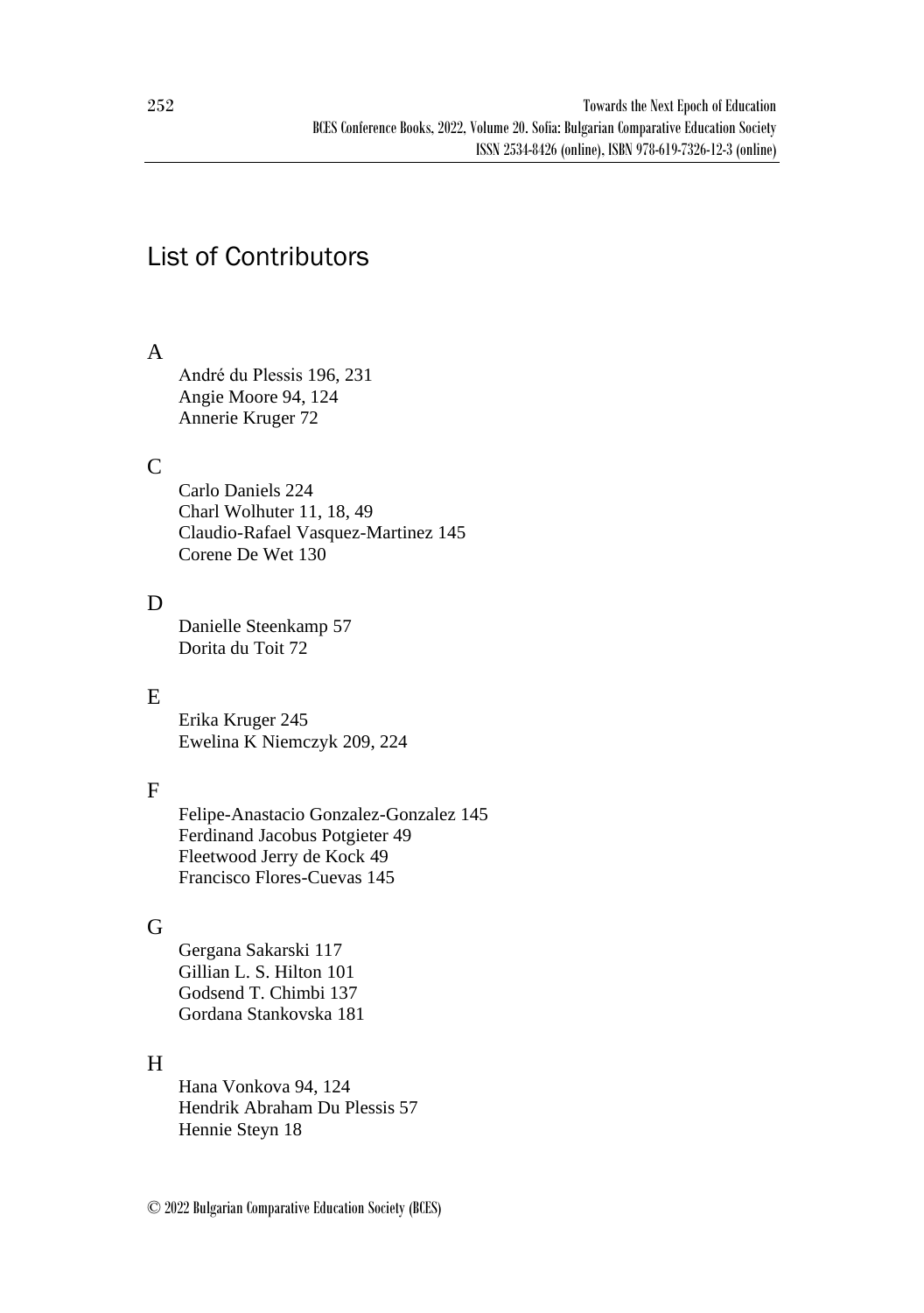# I

Imran Memedi 181 Irem Altinkalp 94, 124

### $\mathbf{I}$

James Michael Brant 174 Joaquin Torres-Mata 145 Johan Beckmann 65 Johan Botha 237 JP Rossouw 216

#### K

Konstantinos Karras 41

#### $\mathbf{L}$

Louise Fullard 18 Loyiso C. Jita 137 Luz-Maria Zuñiga-Medina 145 Lynette Jacobs 25

#### M

Maria-De-Jesus Arjona-Ulloa 145 Martha Matashu 80 Mashraky Mustary 151 Merle Hodges 25

### N

Nicholas Sun-Keung Pang 109 Niekie vd Merwe 72 Nikolay Popov 9 Noorullah Shaikhnag 87

### $\Omega$

Oliver Gore 237

#### R

Raya Mihaylova 159 René Beyers 196

#### S

Shantha Naidoo 33, 87 Sharon Thabo Mampane 203 Snježana Dobrota 189 Su Xu 166

BCES Conference Books, 2022, Volume 20 | List of Contributors